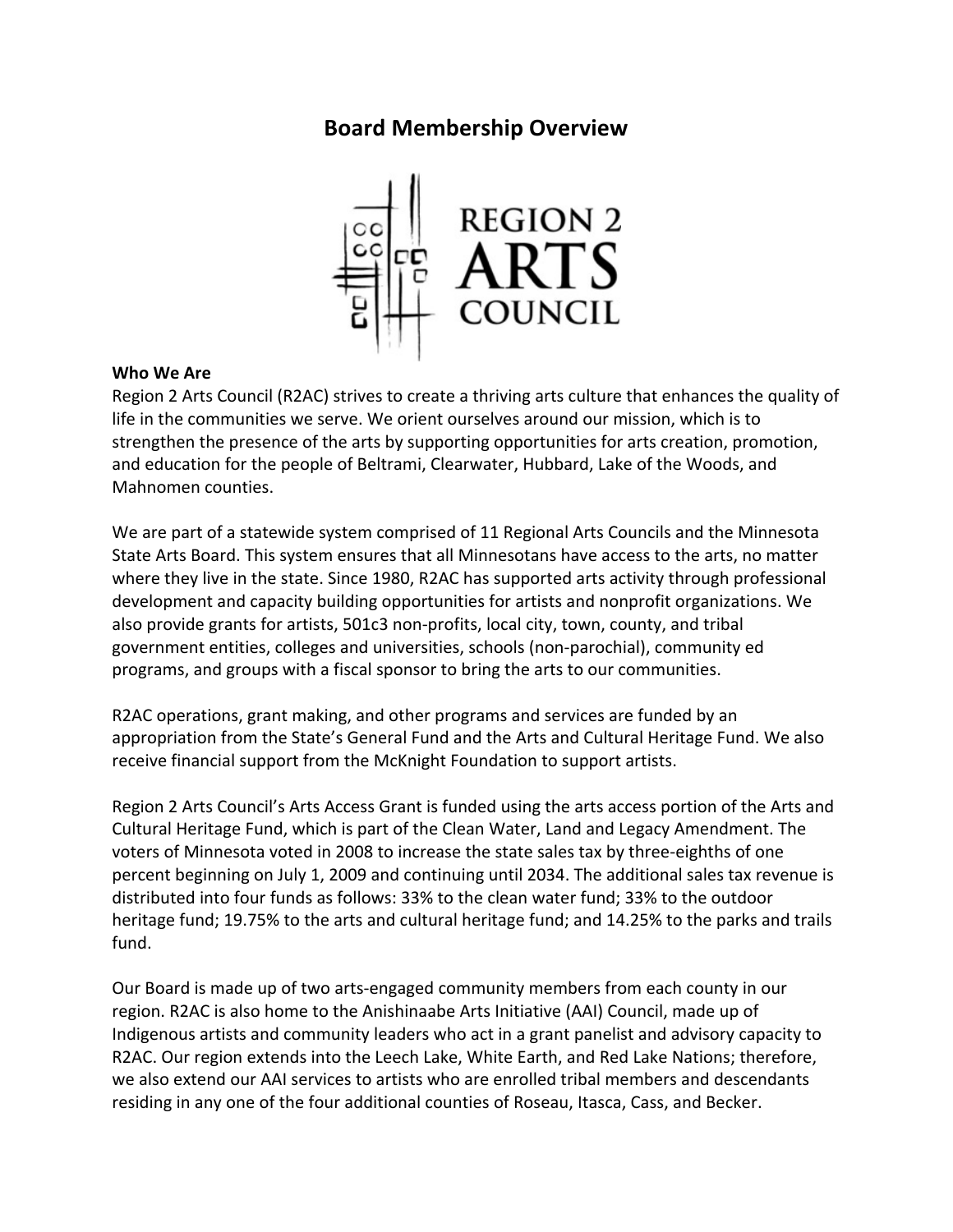### **Serving on our Board**

- Attend 2-hour monthly Board business meetings in person or via Zoom (R2AC By-Laws state members will miss no more than three meetings per year)
- Promote healthy governance by asking questions and posing solutions
- Support advancement of R2AC's equity, diversity, and inclusivity practices, policies, and initiatives
- Support the general improvement and alignment of R2AC practices and policies
- Ensure fiscal responsibility by gaining awareness and understanding of R2AC's budget, financial needs, requirements and restrictions of funding sources
- Participate on board committees
- Participate on grant review panels if your schedule provides (R2AC recommends new members participate on a minimum of two grant panels)
- Be a site-evaluator for granted arts projects and programs
- Help staff spread the word about R2AC services and grants
- Attend R2AC sponsored events
- Attend arts events in your county and your community

## *Note: Board Members and their immediate families will not be eligible to apply for Region 2 Arts Council grants while serving on the board of directors.*

## We are seeking applicants to begin in September 2021 for

Lake of the Woods County Mahnomen County Clearwater County

## **Thinking Ahead: Please consider applying to serve,** there will be openings in Fall 2022 in each of our counties!

Board terms are 2 years with the option to add another term after your first two years.

Interested applicants from Beltrami, Clearwater, Lake of the Woods, Mahnomen, or Hubbard counties please email staff@r2arts.org, call 21-751-5447/800-275-5447, text 218-407-2507

Check out our website http://r2art.org under About/Board Information for meeting times.

Most Board decisions are made on a rolling basis; however we intend to fill most positions in the spring/summer months.

# **THANK YOU FOR YOUR INTEREST IN SUPPORTING the ARTS!**

Laura Seter, Region 2 Arts Council Executive Director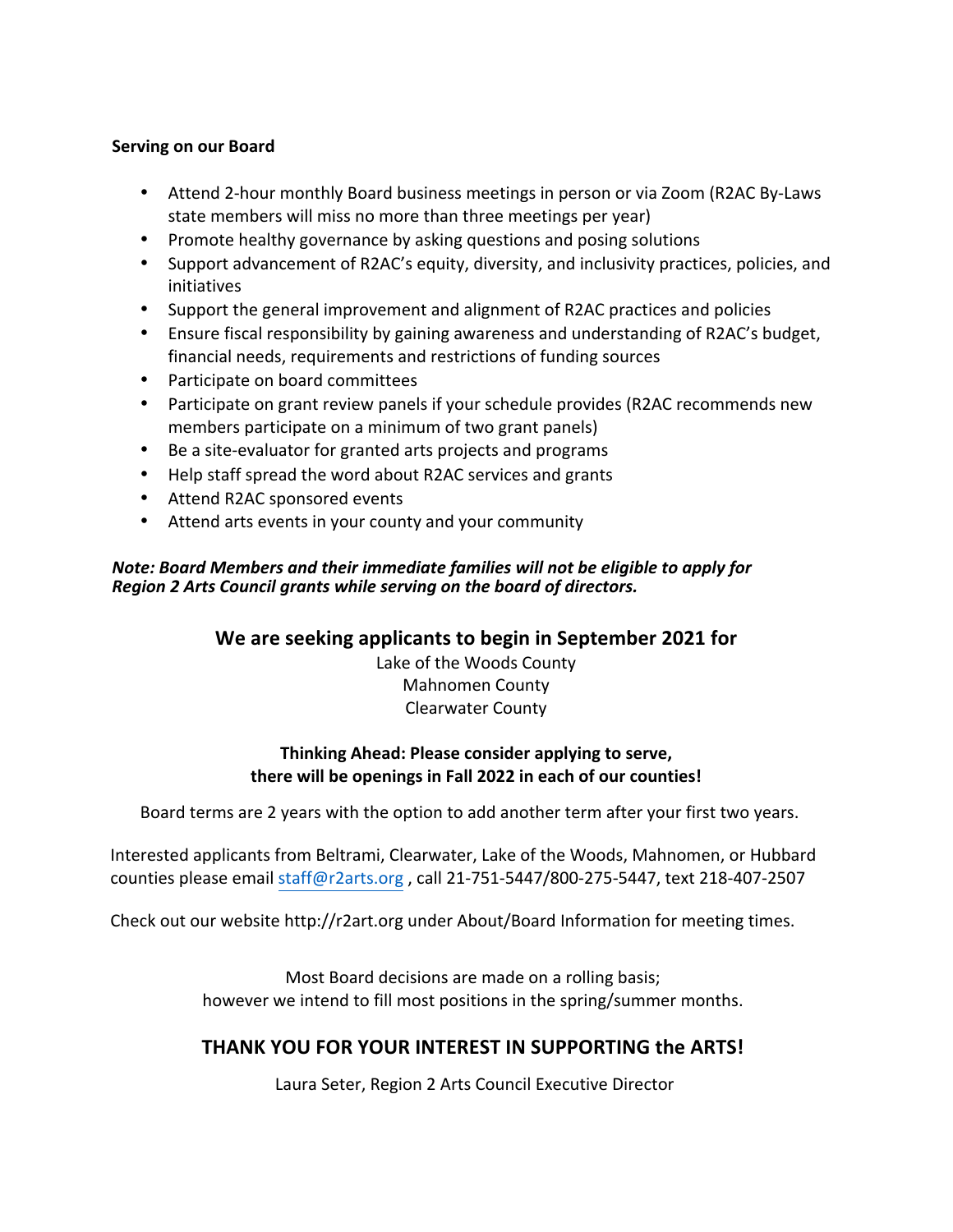#### **BOARD APPLICATION FORM**



| County: ________________                                                                                                                                                                                            |
|---------------------------------------------------------------------------------------------------------------------------------------------------------------------------------------------------------------------|
|                                                                                                                                                                                                                     |
| (An email address you check frequently is a requirement of board participation. Important information is<br>often communicated via email. Grants are reviewed online and you will use your email address to login.) |
|                                                                                                                                                                                                                     |
|                                                                                                                                                                                                                     |
|                                                                                                                                                                                                                     |
|                                                                                                                                                                                                                     |
|                                                                                                                                                                                                                     |

1. What interests you in serving on the Region 2 Arts Council Board?

2. Tell us about your past and current involvement and interest in the arts and/or in Region 2 Arts Council. Are you an artist? Arts appreciator? Have an artist in your family? Have you written and/or received R2AC grants? Are you or have you been an arts administrator?

- 3. Which arts disciplines are you either drawn to or knowledgeable about?
- 4. List significant past and current experiences (board, volunteer, work, etc.), which have required you to participate in making decisions that would affect operations or outcomes for a community, organization, business or other.